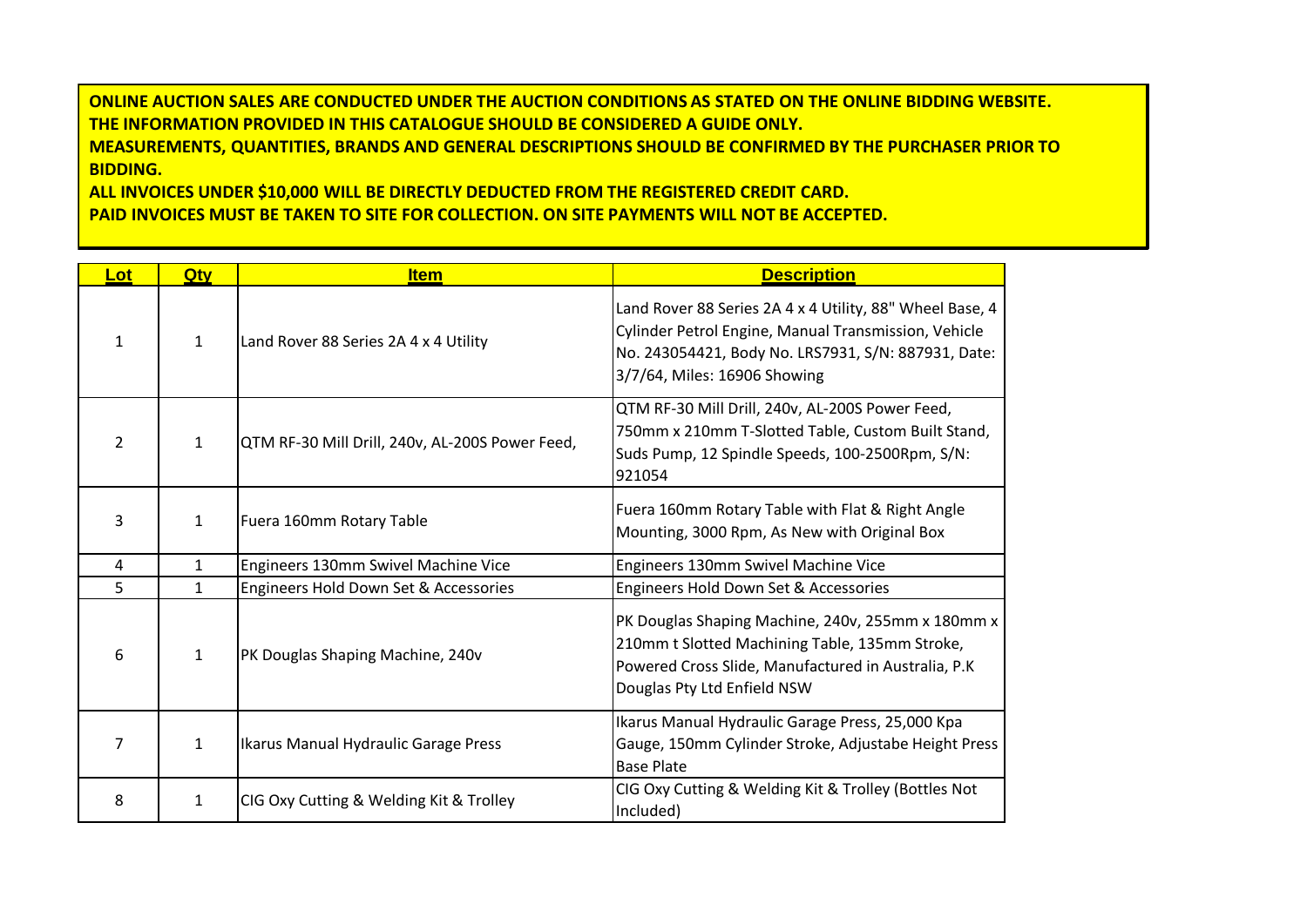| 9  | $\mathbf{1}$ | Engineers Anvil Block & Solid Timber Pedestal      | Engineers Anvil Block & Solid Timber Pedestal                                                                                    |
|----|--------------|----------------------------------------------------|----------------------------------------------------------------------------------------------------------------------------------|
| 10 | $\mathbf{1}$ | Hafco BS-5 Metalmaster Horizontal Bandsaw, 240v    | Hafco BS-5 Metalmaster Horizontal Bandsaw, 240v,<br>S/N: 615 007, Year: 10/2006                                                  |
| 11 | $\mathbf{1}$ | Large Qty Steel Lengths, Flat, Angle, Tube & Rod   | Large Qty Steel Lengths, Flat, Angle, Tube & Rod with<br><b>Steel Storage Rack</b>                                               |
| 12 | $\mathbf{1}$ | 3 Welders Roller Feed Stands                       | 3 Welders Roller Feed Stands                                                                                                     |
| 13 | $\mathbf{1}$ | Servian SA2 No.2 MT Pedestal Drill, 240v           | Servian SA2 No.2 MT Pedestal Drill, S/N: 8989, 240v                                                                              |
| 14 | $\mathbf{1}$ | Jasic Unimig Razor 200 AC/DC Tig Caddy Welder      | Jasic Unimig Razor 200 AC/DC Pulse Tig MMA Caddy<br>Welder                                                                       |
| 15 | $\mathbf{1}$ | Renegade NB160X Mig/Tig Stock Inverter Welder      | Renegade NB160X Mig/Tig Stock Inverter Welder,<br>Leads, Gun & Accessories                                                       |
| 16 | $\mathbf{1}$ | Custom Built Mobile Welder Trolley                 | <b>Custom Built Mobile Welder Trolley</b>                                                                                        |
| 17 | $\mathbf{1}$ | Steel Welders Bench & 105mm Vice, 900mm x<br>420mm | Steel Welders Bench & 105mm Vice, 900mm x 420mm                                                                                  |
| 18 | $\mathbf{1}$ | Big red Welders Jacket, Welders Mask etc           | Big red Welders Jacket, Welders Mask, Gloves, Stones<br>& Tools                                                                  |
| 19 | $\mathbf{1}$ | 2 Large Magnetic Welders Angles                    | 2 Large Magnetic Welders Angles                                                                                                  |
| 20 | $\mathbf{1}$ | 2 Medium Magnetic Welders Angles                   | 2 Medium Magnetic Welders Angles                                                                                                 |
| 21 | $\mathbf{1}$ | 4 Small Magnetic Welders Angles                    | 4 Small Magnetic Welders Angles                                                                                                  |
| 22 | $\mathbf{1}$ | LED 240v Work Light Stand & Frame                  | LED 240v Work Light Stand & Frame                                                                                                |
| 23 | $\mathbf{1}$ | CIG Prolite Auto Darkening Welders Helmet          | CIG Prolite Auto Darkening Welders Helmet                                                                                        |
| 24 | $\mathbf{1}$ | 8 Assorted Welders Helmets                         | 8 Assorted Welders Helmets                                                                                                       |
| 25 | 1            | Dunlite 3KVA Diesel Generator                      | Dunlite 3KVA Diesel Generator, Greaves Model: 520<br>Diesel Engine                                                               |
| 26 | $\mathbf 1$  | <b>Magnificent Engineers Surface Table</b>         | Magnificent Engineers Surface Table, 1300mm x<br>960mm x 35mm Thick with Solid Timber Base Bench                                 |
| 27 | $\mathbf{1}$ | Woodfast 355mm Timber Bandsaw, 240v                | Woodfast 355mm Timber Bandsaw, 240v                                                                                              |
| 28 | $\mathbf 1$  | Clisby Australia Series 1000 Air Compressor, 240v  | Clisby Australia Series 1000 Air Compressor, 240v, Twin<br>Cylinder on Portable Base, 4.71 Litres per second, 1170<br><b>RPM</b> |
| 29 | $\mathbf{1}$ | <b>Vertical Ar Receival Tank</b>                   | <b>Vertical Ar Receival Tank</b>                                                                                                 |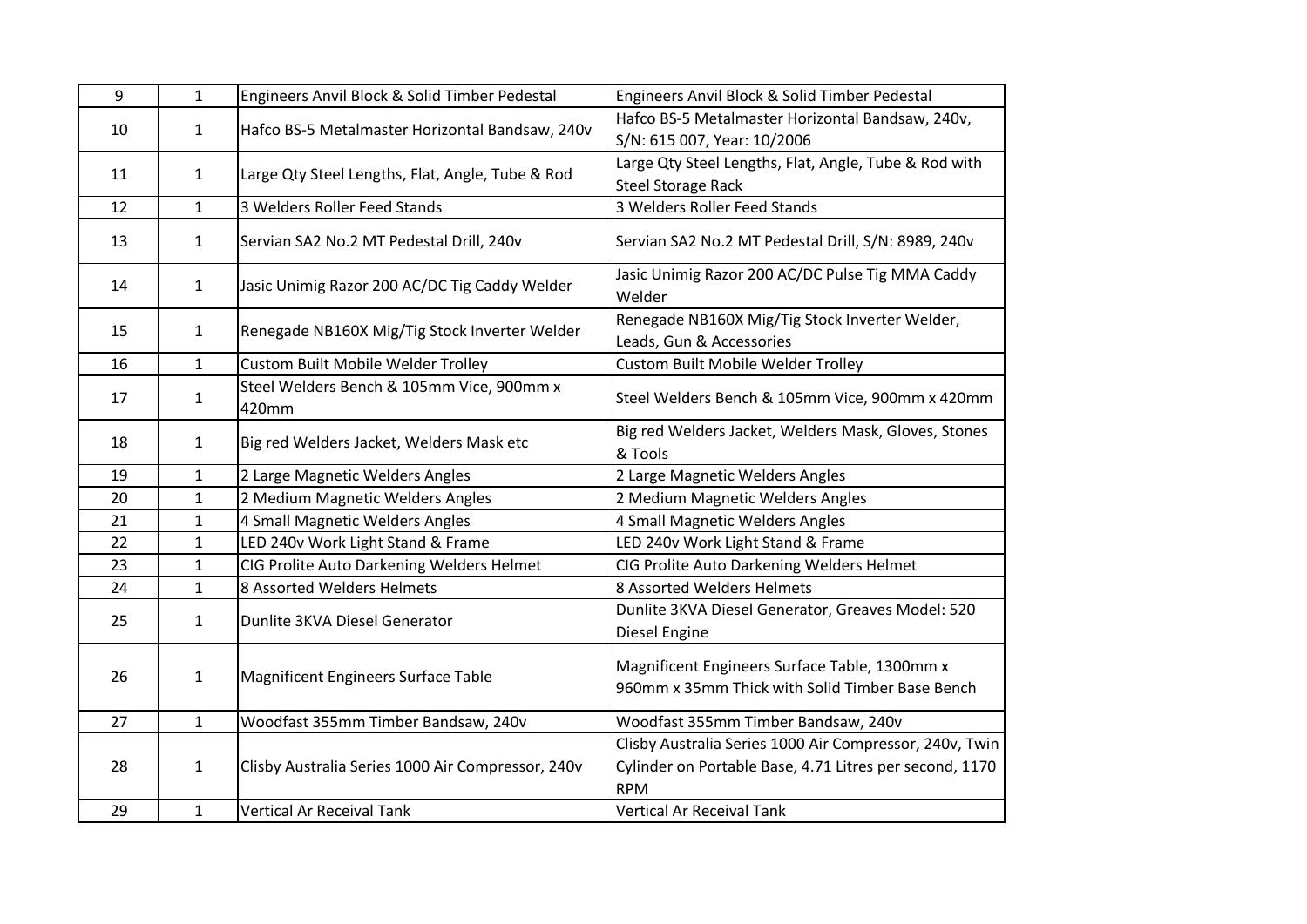| 30 | $\mathbf{1}$                 | Part Roll of Vinyl Matting                                                               | Part Roll of Vinyl Matting                                                                 |
|----|------------------------------|------------------------------------------------------------------------------------------|--------------------------------------------------------------------------------------------|
| 31 | $\mathbf{1}$                 | Steel Engineers 5 Drawer Work Bench                                                      | Steel Engineers 5 Drawer Work Bench                                                        |
| 32 | $\mathbf{1}$                 | Various Alumiunium Billets                                                               | <b>Various Alumiunium Billets</b>                                                          |
|    |                              |                                                                                          | Tough Woodturning Lathe, Distance 1150mm Over                                              |
| 33 | $\mathbf 1$                  | Tough Woodturning Lathe                                                                  | Bed, 400mm Swing, Tool Post, Tail Stock, Drilling                                          |
|    |                              |                                                                                          | Chuck, Lathe Chuck & Accessories, 240v                                                     |
| 34 | $\mathbf{1}$                 | 5 Piece Woodturners Tool Set                                                             | 5 Piece Woodturners Tool Set                                                               |
| 35 | $\mathbf{1}$                 | Rexon 12" Table Saw, 240v with 45° Tilting                                               | Rexon 12" Table Saw, 240v with 45° Tilting, Model:                                         |
|    |                              |                                                                                          | RXW-12 with Custom Built Mobile Base                                                       |
| 36 | $\mathbf{1}$                 | Sher 6404 300mm Face Sander, 240v                                                        | Sher 6404 300mm Face Sander, 240v, Adjustable                                              |
|    |                              |                                                                                          | Height Table & Fence on Solid Timber Bench                                                 |
| 37 | $\mathbf{1}$                 |                                                                                          | Solid Timber Carpenters Bench, 2130mm x 630mm                                              |
|    |                              | Solid Timber Carpenters Bench & Dawn No. 175 Vice                                        | with Dawn No. 175 Vice                                                                     |
| 38 | $\mathbf{1}$                 | Engineers Bench Top Arbour Press 220mm Stroke                                            | Engineers Bench Top Arbour Press 220mm Stroke,                                             |
|    |                              |                                                                                          | <b>Slotted Press Plate</b>                                                                 |
| 39 | $\mathbf{1}$                 | Solid Timber Carpenters Bench, 1400mm x 480mm                                            | Solid Timber Carpenters Bench, 1400mm x 480mm                                              |
|    |                              |                                                                                          |                                                                                            |
| 40 | $\mathbf{1}$                 | Omega 2000Kg Hydraulic Garage Jack                                                       | Omega 2000Kg Hydraulic Garage Jack                                                         |
| 41 | $\mathbf{1}$                 | 1000Kg Mobile Hydraulic Engine Crane - Fold Up                                           | 1000Kg Mobile Hydraulic Engine Crane - Fold Up                                             |
|    |                              |                                                                                          |                                                                                            |
| 42 | $\mathbf{1}$                 | Speedline 150mm Double Ended Grinder & Pedestal                                          | Speedline 150mm Double Ended Grinder & Pedestal,                                           |
|    |                              |                                                                                          | 240 <sub>v</sub>                                                                           |
| 43 | $\mathbf{1}$                 | Starret Dial Indicator & Magnetic Base, Case                                             | Starret Dial Indicator & Magnetic Base, Original Case                                      |
|    |                              |                                                                                          | Starret No.97 Engineers Level, 200mm 8" Plain Vial &                                       |
| 44 | $\mathbf{1}$                 | Starret No.97 Engineers Level etc                                                        | Cross Test Level & Original Box                                                            |
| 45 |                              |                                                                                          | <b>Quantity Engineers Hand Files</b>                                                       |
| 46 | $\mathbf{1}$<br>$\mathbf{1}$ | <b>Quantity Engineers Hand Files</b><br><b>Quantity Engineers Drill Bits &amp; Tools</b> | <b>Quantity Engineers Drill Bits &amp; Tools</b>                                           |
|    | $\mathbf{1}$                 |                                                                                          |                                                                                            |
| 47 |                              | Engineers 300mm Vernier Caliper & Case                                                   | Engineers 300mm Vernier Caliper & Case<br>Measuremax 25-50mm Outside Micrometer (As New in |
| 48 | $\mathbf{1}$                 | Measuremax 25-50mm Outside Micrometer                                                    |                                                                                            |
|    |                              |                                                                                          | Case)                                                                                      |
| 49 | $\mathbf 1$                  | Starret No.97 Engineers Level etc                                                        | Starret No.97 Engineers Level, 150mm 5" Plain Vial &                                       |
|    |                              |                                                                                          | Cross Test Level & Original Box                                                            |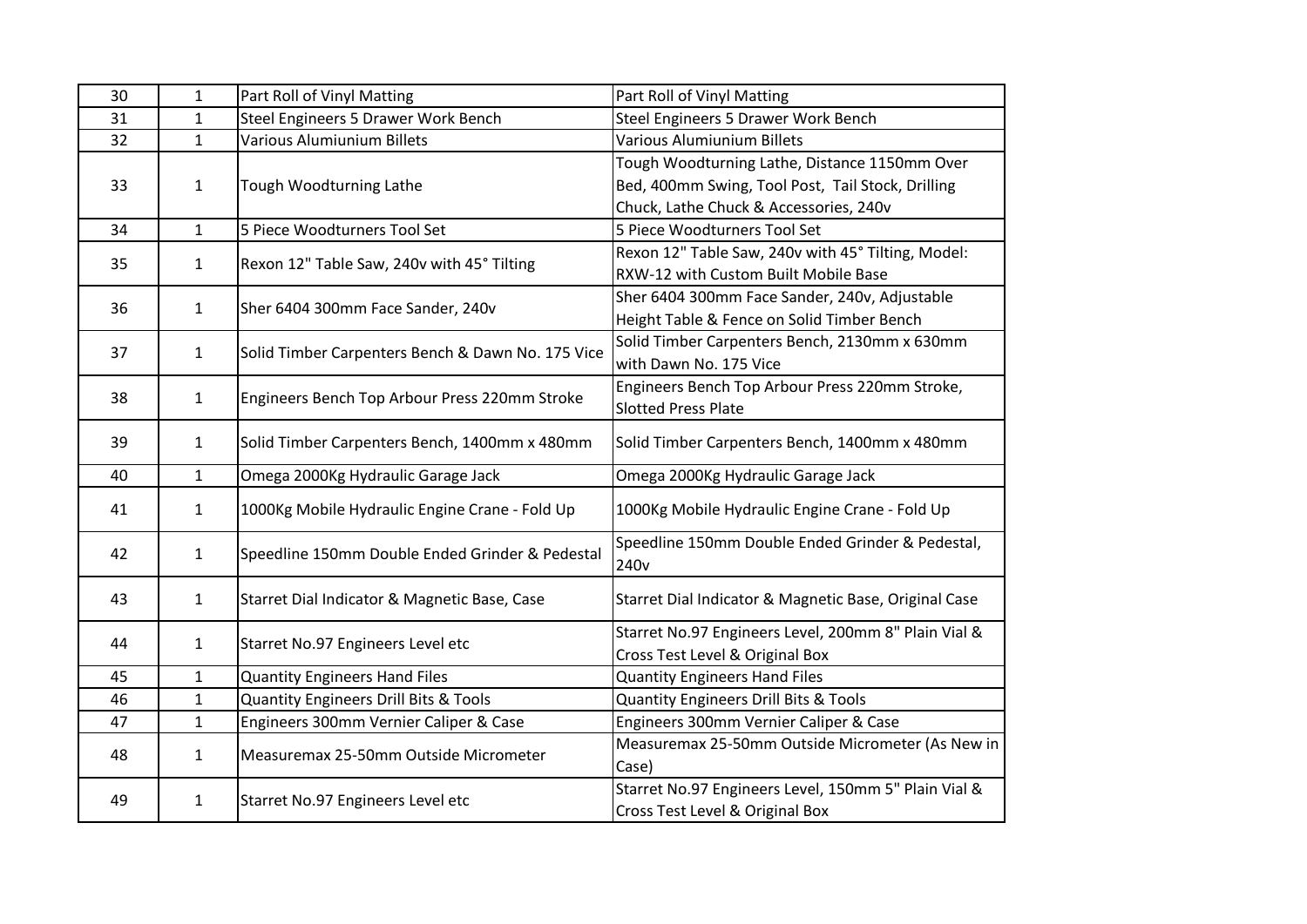|    | $\mathbf{1}$ | Moore & Wright 961mm 0-25mm Outside              | Moore & Wright 961mm 0-25mm Outside Micrometer                                                        |
|----|--------------|--------------------------------------------------|-------------------------------------------------------------------------------------------------------|
| 50 |              | Micrometer                                       | & Original Case                                                                                       |
| 51 | $\mathbf{1}$ | 12 Piece Engineers Needle File Set               | 12 Piece Engineers Needle File Set                                                                    |
| 52 | $\mathbf{1}$ | Engineers V-Block & Lathe Cutting Tools          | Engineers V-Block & Lathe Cutting Tools                                                               |
| 53 | $\mathbf{1}$ |                                                  | TM-MT3-ER32 Collet Tool Holder, Accessories & Case TM-MT3-ER32 Collet Tool Holder, Accessories & Case |
| 54 | $\mathbf{1}$ | Dafel Precision Engineers Mini Magnetic Stand    | Dafel Precision Engineers Mini Magnetic Stand (As<br>New)                                             |
| 55 | $\mathbf{1}$ | Engineers Keyless Drill Chuck                    | Engineers Keyless Drill Chuck                                                                         |
| 56 | $\mathbf{1}$ | 8 Engineers Tool Holders & Sleeves               | 8 Engineers Tool Holders & Sleeves                                                                    |
| 57 | $\mathbf{1}$ | Sir 1516-16 Lathe Cutting Tool & Case            | Sir 1516-16 Lathe Cutting Tool & Case, Spare Tips &<br>Socket                                         |
| 58 | $\mathbf{1}$ | Ausee BM5 MT5-MT3 Morse Taper Adaptor            | Ausee BM5 MT5-MT3 Morse Taper Adaptor                                                                 |
| 59 | $\mathbf{1}$ | Engineers Electronic Angle Cube, As New in Box   | Engineers Electronic Angle Cube, As New in Box                                                        |
| 60 | $\mathbf{1}$ |                                                  | Measuremax 0-150mm 6 Piece Telescopic Gauge Set   Measuremax 0-150mm 6 Piece Telescopic Gauge Set     |
| 61 | $\mathbf{1}$ | 4 Piece Lathe Cutting Tool Set & Case            | 4 Piece Lathe Cutting Tool Set & Case, Interchangeable<br><b>Cutting Tips &amp; Spanner</b>           |
| 62 | $\mathbf{1}$ | Engineers 12 Piece End Mill Cutting Set & Case   | Engineers 12 Piece End Mill Cutting Set & Case                                                        |
| 63 | $\mathbf{1}$ | Engineers Drill Sleeve (As New in Box)           | Engineers Drill Sleeve (As New in Box)                                                                |
| 64 | $\mathbf{1}$ | <b>Engineers Milling Tool Cutter</b>             | <b>Engineers Milling Tool Cutter</b>                                                                  |
| 65 | $\mathbf{1}$ | Ausee ER32 Hexagonal Collet Block                | Ausee ER32 Hexagonal Collet Block                                                                     |
| 66 | $\mathbf{1}$ | Ausee ER32 Square Collet Block                   | Ausee ER32 Square Collet Block                                                                        |
| 67 | $\mathbf{1}$ | Digitech QM1523 Multimeter                       | Digitech QM1523 Multimeter                                                                            |
| 68 | $\mathbf{1}$ | SCA UT39A Multimeter                             | <b>SCA UT39A Multimeter</b>                                                                           |
| 69 | $\mathbf{1}$ | Engineers Dial Indicator & Aluminium Parallels   | Engineers Dial Indicator & Aluminium Parallels                                                        |
| 70 | $\mathbf{1}$ | Mitutoyo Dial Test Indicator (As New in Box)     | Mitutoyo Dial Test Indicator (As New in Box)                                                          |
| 71 | $\mathbf{1}$ | Aprica 3" Booring Head, 11/2" Back Thread, 18TOi | Aprica 3" Booring Head, 11/2" Back Thread, 18TOi, As<br><b>New</b>                                    |
| 72 | $\mathbf{1}$ | Quantity New Flex Lubrication tubes              | Quantity New Flex Lubrication tubes                                                                   |
| 73 | $\mathbf{1}$ | Drill Tool Chuck & Lathe Cutting Tool            | Drill Tool Chuck & Lathe Cutting Tool                                                                 |
| 74 | $\mathbf{1}$ | Ausee MT3-MT2 Morse Taper Adaptor                | Ausee MT3-MT2 Morse Taper Adaptor                                                                     |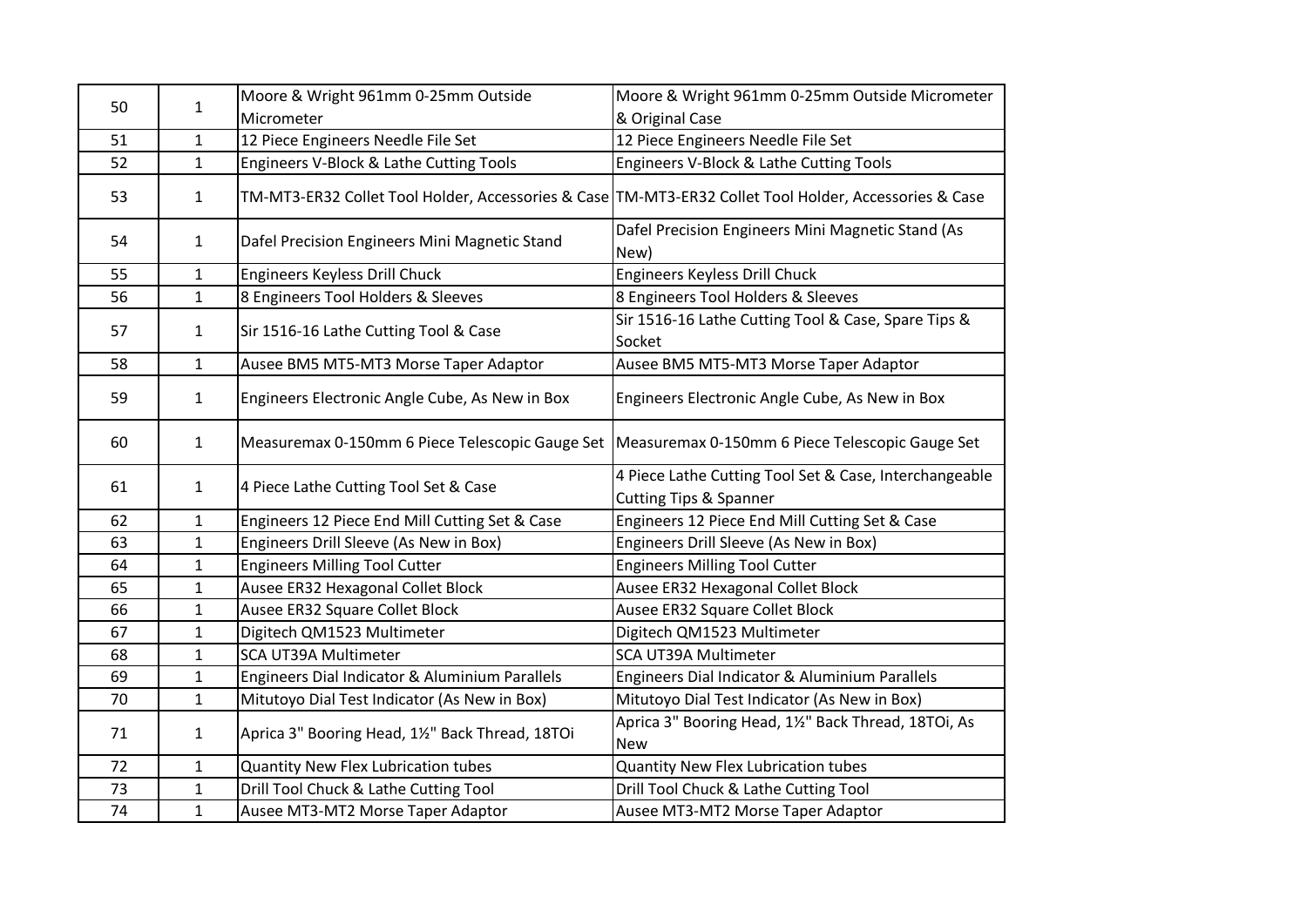| 75 | $\mathbf{1}$ | <b>Engineers Square &amp; Assorted Gauges</b>      | Engineers Square & Assorted Gauges                                                                                                                                 |
|----|--------------|----------------------------------------------------|--------------------------------------------------------------------------------------------------------------------------------------------------------------------|
| 76 | $\mathbf{1}$ | 200mm Digital Engineers Vernier                    | 200mm Digital Engineers Vernier                                                                                                                                    |
| 77 | $\mathbf{1}$ | MTB2-ER32 M 3/8 Collet Tool Holder, Collets & Case | MTB2-ER32 M 3/8 Collet Tool Holder, Collets & Case                                                                                                                 |
| 78 | $\mathbf{1}$ | Workzone Chrome Vanadium Adjustable Wrench         | Workzone Chrome Vanadium Adjustable Wrench                                                                                                                         |
| 79 | $\mathbf{1}$ | CV 150mm 3 Leg & 2 Leg Bearing Pullers             | CV 150mm 3 Leg & 2 Leg Bearing Pullers                                                                                                                             |
| 80 | $\mathbf{1}$ | 4 Long Arm Engineers Levers                        | 4 Long Arm Engineers Levers                                                                                                                                        |
| 81 | $\mathbf{1}$ | Shadow Board & Contents Builders Levels & Tools    | Shadow Board & Contents Builders Levels & Assorted<br><b>Tools</b>                                                                                                 |
| 82 | $\mathbf{1}$ | Engineers 150mm Digital Vernier Caliper & Case     | Engineers 150mm Digital Vernier Caliper & Case                                                                                                                     |
| 83 | $\mathbf{1}$ | 4 Engineers Allen Key & Torx Wrench Sets           | 4 Engineers Allen Key & Torx Wrench Sets                                                                                                                           |
| 84 | $\mathbf{1}$ | Sidchrome 6 Piece Hollow Punch Set                 | Sidchrome 6 Piece Hollow Punch Set                                                                                                                                 |
| 85 | $\mathbf{1}$ | Force 6 Piece Pin Punch Set                        | Force 6 Piece Pin Punch Set                                                                                                                                        |
| 86 | $\mathbf 1$  | Craftright 8 Piece Pin Punch Set                   | Craftright 8 Piece Pin Punch Set                                                                                                                                   |
| 87 | $\mathbf{1}$ | Engineers Drill Set & Case                         | Engineers Drill Set & Case                                                                                                                                         |
| 88 | $\mathbf{1}$ | Workszone 150mm Digital Vernier Caliper & Case     | Workszone 150mm Digital Vernier Caliper & Case                                                                                                                     |
| 89 | $\mathbf{1}$ | Multi Piece Tap & Die Set & Case                   | Multi Piece Tap & Die Set & Case                                                                                                                                   |
| 90 | $\mathbf{1}$ | Emco-Unimat Model: SL Precision Lathe, 240v        | Emco-Unimat Model: SL Precision Lathe, Engineers<br>Bench Top 240v, Mini Lathe with Range of Accessories<br>Including, 3 & \$ Jaw Chucks, Steadies, Tools & Manual |
| 91 | $\mathbf{1}$ | MPP 150mm Digital Vernier Caliper & Case           | MPP 150mm Digital Vernier Caliper & Case                                                                                                                           |
| 92 | $\mathbf{1}$ | 200mm Digital Engineers Vernier                    | 200mm Digital Engineers Vernier                                                                                                                                    |
| 93 | $\mathbf{1}$ | Qty Sutton Engineers Hand Taps, Wrenches           | Qty Sutton Engineers Hand Taps, Wrenches & Various<br><b>Taps</b>                                                                                                  |
| 94 | $\mathbf{1}$ | Air Drill Kit & Case                               | Air Drill Kit & Case                                                                                                                                               |
| 95 | $\mathbf{1}$ | Large Quantity Assorted Fixings & Case             | Large Quantity Assorted Fixings & Case                                                                                                                             |
| 96 | $\mathbf{1}$ | Taurus Air Wrench Set & Case                       | Taurus Air Wrench Set & Case                                                                                                                                       |
| 97 | $\mathbf{1}$ | Taurus Air Cutting Tool Kit & Case (As New)        | Taurus Air Cutting Tool Kit & Case (As New)                                                                                                                        |
| 98 | $\mathbf{1}$ | Bosch PSM80A Finishing Sander & Case               | Bosch PSM80A Finishing Sander & Case                                                                                                                               |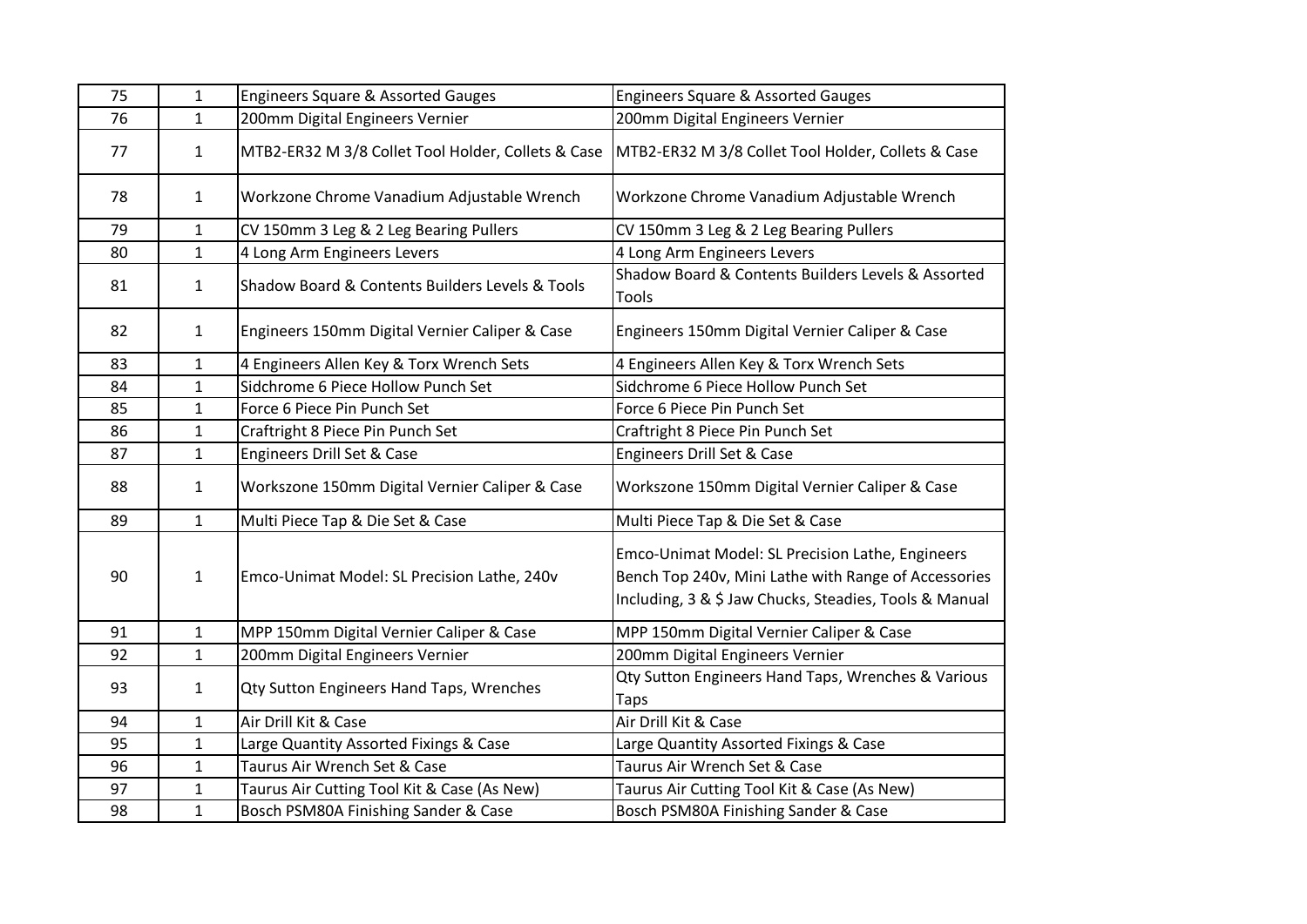| 99  | $\mathbf{1}$ | Hitachi Framing Nailer, NR90AD (S1), As New in Box | Hitachi Framing Nailer, NR90AD (S1), As New in Box                                                  |
|-----|--------------|----------------------------------------------------|-----------------------------------------------------------------------------------------------------|
| 100 | $\mathbf{1}$ | Ryobi EVT400K Trimming Router, 240v & Case         | Ryobi EVT400K Trimming Router, 240v & Case                                                          |
| 101 | $\mathbf{1}$ | Roll Up Parts Storage Kit & Contents               | Roll Up Parts Storage Kit & Contents                                                                |
| 102 | $\mathbf{1}$ | Dremel 300 Series Die Grinder Kit & Case           | Dremel 300 Series Die Grinder Kit & Case                                                            |
| 103 | $\mathbf{1}$ | 6 Pallet Racking Beams                             | 6 Pallet Racking Beams                                                                              |
| 104 | $\mathbf{1}$ | Taurus Air Brad Nailer, Kits, Brads & Case         | Taurus Air Brad Nailer, Kits, Brads & Case                                                          |
| 105 | $\mathbf{1}$ | Original Record No.412 English Machine Vice        | Original Record No.412 English Machine Vice                                                         |
| 106 | $\mathbf{1}$ | Norton 200mm x 25mm Grinding Wheel                 | Norton 200mm x 25mm Grinding Wheel                                                                  |
| 107 | $\mathbf{1}$ | Mechanics 1/2" Drive Impact Wrench                 | Mechanics 1/2" Drive Impact Wrench                                                                  |
| 108 | $\mathbf{1}$ | Ryobi 200 Watt Hot Air Gun, 240v                   | Ryobi 200 Watt Hot Air Gun, 240v                                                                    |
| 109 | $\mathbf{1}$ | Trade Tools TTD82P Electric Planer, 240v           | Trade Tools TTD82P Electric Planer, 240v                                                            |
| 110 | $\mathbf{1}$ | DeWalt D28-154 Angle Grinder & Cup Brush, 240v     | DeWalt D28-154 Angle Grinder & Cup Brush, 240v                                                      |
| 111 | $\mathbf{1}$ | Makita 9924DB Power Belt Sander, 240v              | Makita 9924DB Power Belt Sander, 240v                                                               |
| 112 | $\mathbf{1}$ | Workzone Air Impact Wrench, 1/2" (As New in Box)   | Workzone Air Impact Wrench, 1/2" (As New in Box)                                                    |
| 113 | $\mathbf{1}$ | Roll of Welding Wire (As New)                      | Roll of Welding Wire (As New)                                                                       |
| 114 | $\mathbf{1}$ | Professional Tile Cutter & Case                    | Professional Tile Cutter & Case                                                                     |
| 115 | $\mathbf{1}$ | Sher MSCS250 Sliding Compound Saw, 240v            | Sher MSCS250 Sliding Compound Saw, 240v                                                             |
| 116 | $\mathbf{1}$ | Large Qty Hardwood & Softwood Timber               | Large Qty Hardwood & Softwood Timber (Contents of<br>Rack)                                          |
| 117 | $\mathbf{1}$ | 3 Lengths Thick Wall Steel Tube & Steel Offcuts    | 3 Lengths Thick Wall Steel Tube & Steel Offcuts                                                     |
| 118 | $\mathbf{1}$ |                                                    | Milwaukee HD18AG125 Battery Grinder (No Charger) Milwaukee HD18AG125 Battery Grinder (No Charger)   |
| 119 | $\mathbf{1}$ | Makita 6012HD Battery Drill & Charger              | Makita 6012HD Battery Drill & Charger                                                               |
| 120 | $\mathbf{1}$ | Ctek Battery Charger MX 4.0                        | Ctek Battery Charger MX 4.0                                                                         |
| 121 | $\mathbf{1}$ | Ryobi 5 Tool Battery Work Set                      | Ryobi 5 Tool Battery Work Set, Charger, Reciprocating<br>Saw, Angle Grinder, Cutter, Drill & Sander |
| 122 | $\mathbf{1}$ | Ramset 514 Cordless Dyna Drill Set                 | Ramset 514 Cordless Dyna Drill Set                                                                  |
| 123 | $\mathbf{1}$ | Box of Strip Nail Stock                            | <b>Box of Strip Nail Stock</b>                                                                      |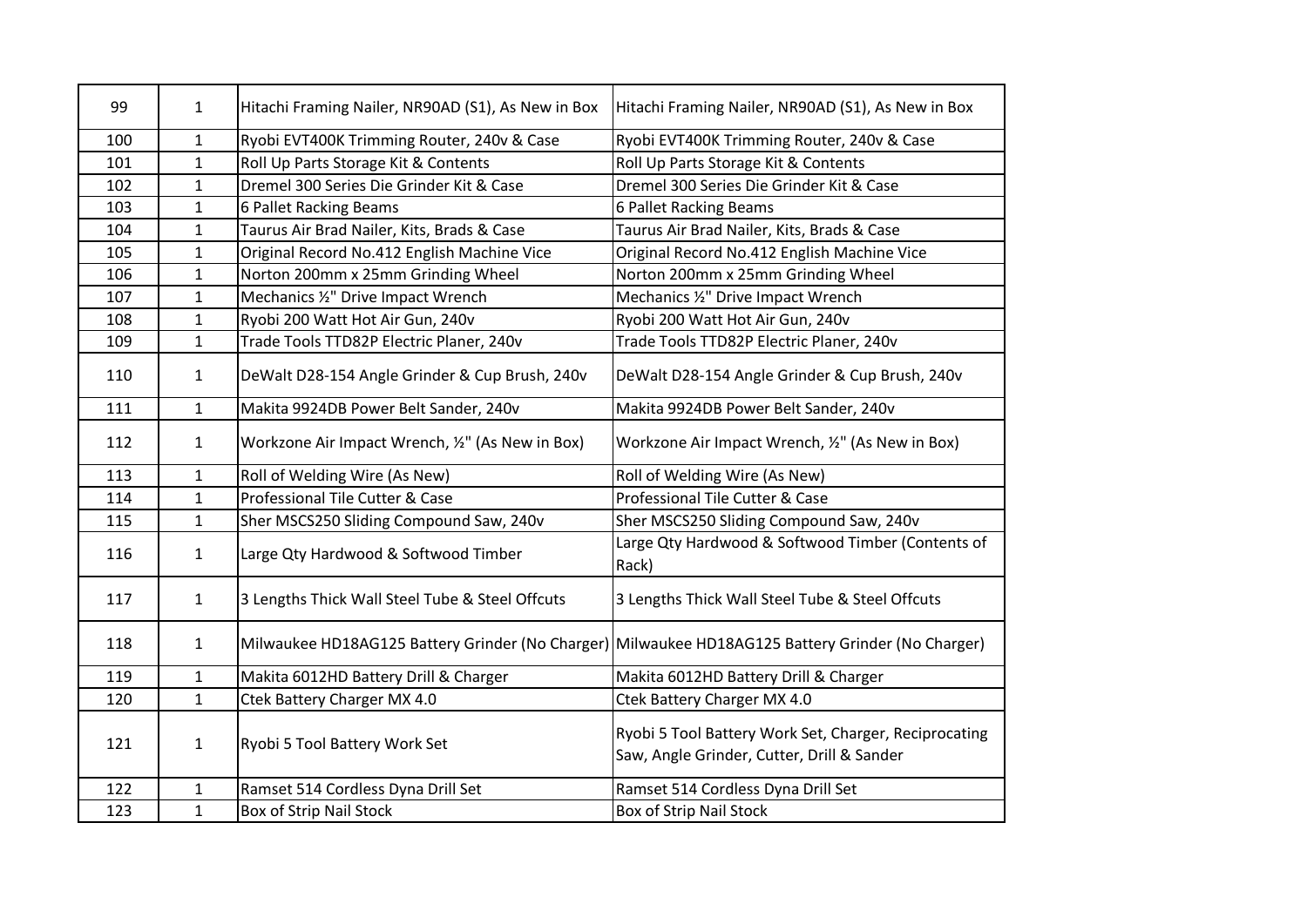| 124 | $\mathbf{1}$ | Makita 5800NB Circular Saw, 240v                  | Makita 5800NB Circular Saw, 240v                                      |
|-----|--------------|---------------------------------------------------|-----------------------------------------------------------------------|
| 125 | $\mathbf{1}$ | Bosch Portable Electric Angle Grinder, 240v       | Bosch Portable Electric Angle Grinder, 240v                           |
| 126 | $\mathbf{1}$ | Bosch PST53A Jigsaw, 240v                         | Bosch PST53A Jigsaw, 240v                                             |
| 127 | $\mathbf{1}$ | Bosch PEX12AE Sander,, 240v                       | Bosch PEX12AE Sander,, 240v                                           |
| 128 | $\mathbf{1}$ | Bosch PSB 500RE Hammer Drill, 240v                | Bosch PSB 500RE Hammer Drill, 240v                                    |
| 129 | $\mathbf{1}$ | Stihl 034AV Petrol Chainsaw                       | Stihl 034AV Petrol Chainsaw                                           |
| 130 | $\mathbf{1}$ | 2 Makita & Black & Decker Drills                  | 2 Makita & Black & Decker Drills                                      |
| 131 | $\mathbf{1}$ | AEG JSR 18240 Tradesman Radio & Remote Control    | AEG JSR 18240 Tradesman Radio & Remote Control                        |
| 132 | $\mathbf{1}$ | Rockwell R54500 Portable Electric Polisher, 240v  | Rockwell R54500 Portable Electric Polisher, 240v                      |
| 133 | $\mathbf 1$  | Benchworks 150mm Double Ended Bench Grinder,      | Benchworks 150mm Double Ended Bench Grinder,                          |
|     |              | 240 <sub>v</sub>                                  | 240 <sub>v</sub>                                                      |
| 134 | $\mathbf{1}$ | Black Ridge 1/2" Drive Air Impact Wrench          | Black Ridge 1/2" Drive Air Impact Wrench                              |
| 135 | $\mathbf{1}$ | AEG PN 2200R Hammer Drill, Bits & Case            | AEG PN 2200R Hammer Drill, Bits & Case                                |
| 136 | $\mathbf{1}$ | Bosch GSB-20-2 RE Hammer Drill, Bits & Case       | Bosch GSB-20-2 RE Hammer Drill, Bits & Case                           |
| 137 | $\mathbf{1}$ | CIG Cutting & Welding Sundries                    | CIG Cutting & Welding Sundries                                        |
| 138 | $\mathbf{1}$ | 2 Fire Extinguishers, Hand Held                   | 2 Fire Extinguishers, Hand Held                                       |
| 139 | $\mathbf{1}$ | 22 Bodyguard IP33 Safety Switches & Sundries      | 22 Bodyguard IP33 Safety Switches & Electrical<br><b>Sundries</b>     |
| 140 | $\mathbf{1}$ | 5 Builders & Spot Lights, Wall Lights & Sundries  | 5 Assorted Builders & Spot Lights, Wall Lights & Sundry<br>Electrical |
| 141 | $\mathbf{1}$ | Qty New Globe Stock & Sundry Electrical           | Qty New Globe Stock & Sundry Electrical                               |
| 142 | $\mathbf{1}$ | Qty New & Assorted Used Electrical Componentry    | Qty New & Assorted Used Electrical Componentry                        |
| 143 | $\mathbf{1}$ | 10 Rolls New & Used Electrical Wire               | 10 Rolls New & Used Electrical Wire                                   |
| 144 | $\mathbf{1}$ | Qty PVC Pipe & Fittings                           | Qty PVC Pipe & Fittings                                               |
| 145 | $\mathbf{1}$ | Lge Qty Nails, Screws & Fixings (Contents 1 Tier) | Lge Qty Nails, Screws & Fixings (Contents 1 Tier)                     |
| 146 | $\mathbf{1}$ | Lge Qty Nails, Screws, Bolts & Fixings            | Lge Qty Nails, Screws, Bolts & Fixings (Contents 1 Tier)              |
| 147 | $\mathbf{1}$ | Lge Qty Nails, Screws, Bolts & Fixings            | Lge Qty Nails, Screws, Bolts & Fixings (Contents 1 Tier)              |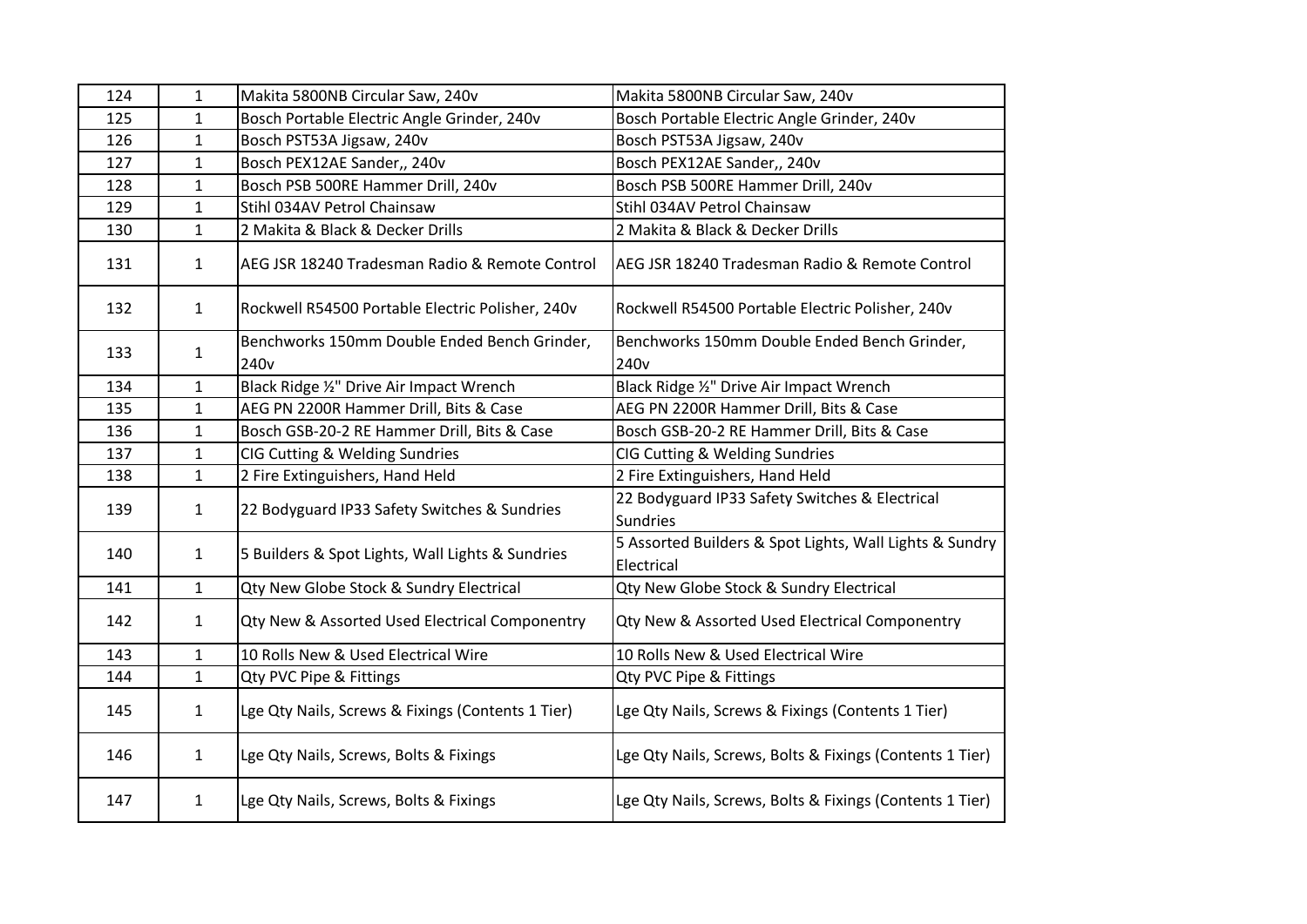| 148 | $\mathbf{1}$ | Lge Qty Screws, Bolts & Fixings (Contents 1 Tier)              | Lge Qty Screws, Bolts & Fixings (Contents 1 Tier)                   |
|-----|--------------|----------------------------------------------------------------|---------------------------------------------------------------------|
| 149 | $\mathbf{1}$ | Lge Qty Assorted Welding Electrodes & Sundries                 | Lge Qty Assorted Welding Electrodes & Sundries<br>(Contents 1 Tier) |
| 150 | $\mathbf{1}$ | Lge Qty Nails, Fasteners & Fixings                             | Lge Qty Nails, Fasteners & Fixings (Contents 4 Tiers)               |
| 151 | $\mathbf{1}$ | Lge Qty Angle Grinder & Drop Saw Wheel Stock                   | Lge Qty Angle Grinder & Drop Saw Wheel Stock<br>(Contents 1 Tier)   |
| 152 | $\mathbf{1}$ | Welded Steel 2.1m 8 Tier Rack                                  | Welded Steel 2.1m 8 Tier Rack                                       |
| 153 | $\mathbf{1}$ | Qty ED40 & Various Aerosol Products                            | Qty ED40 & Various Aerosol Products (Contents 1 Tier)               |
| 154 | $\mathbf{1}$ | Qty Gloves, Chalk, Batteries & Sundries                        | Qty Gloves, Chalk, Batterues & Sundries (Contents 1<br>Tier)        |
| 155 | $\mathbf{1}$ | Qty Assorted Bolt & Nut Stock (Contents 1 Tier)                | Qty Assorted Bolt & Nut Stock (Contents 1 Tier)                     |
| 156 | $\mathbf{1}$ | Qty Assorted Tools & Sundries (Contents 1 Tier)                | Qty Assorted Tools & Sundries (Contents 1 Tier)                     |
| 157 | $\mathbf{1}$ | Qty Assorted Plumbing Fittings & Sundries (Contents<br>1 Tier) | Qty Assorted Plumbing Fittings & Sundries (Contents 1<br>Tier)      |
| 158 | $\mathbf{1}$ | Tray of Assorted Hole Saws                                     | Tray of Assorted Hole Saws                                          |
| 159 | $\mathbf{1}$ | Qty Engineers Hand Files & Sundries                            | Qty Engineers Hand Files & Sundries                                 |
| 160 | $\mathbf{1}$ | 4 Tubs of Allen Keys                                           | 4 Tubs of Allen Keys                                                |
| 161 | $\mathbf{1}$ | Roll of Cable & 2 Tubs Various Fittings                        | Roll of Cable & 2 Tubs Various Fittings                             |
| 162 | $\mathbf{1}$ | Vintage Hand Tools (Contents 2 Tubs)                           | Vintage Hand Tools (Contents 2 Tubs)                                |
| 163 | $\mathbf 1$  | <b>Automatic Roller Door Motor</b>                             | <b>Automatic Roller Door Motor</b>                                  |
| 164 | $\mathbf{1}$ | Circlip Assortment Kit - As New                                | Circlip Assortment Kit - As New                                     |
| 165 | $\mathbf{1}$ | Sturdee Multi Piece Socket Set                                 | Sturdee Multi Piece Socket Set                                      |
| 166 | 1            | Sidchrome Socket Tool Set                                      | Sidchrome Socket Tool Set                                           |
| 167 | $\mathbf{1}$ | Taurus Air Operated Chisel Gun                                 | Taurus Air Operated Chisel Gun                                      |
| 168 | $\mathbf{1}$ | Qty Nuts, Bolts, Plumbing & Mower Parts                        | Qty Nuts, Bolts, Plumbing & Mower Parts (Contents 7<br>Tubs)        |
| 169 | $\mathbf{1}$ | Qty Nuts, Bolts & Sundries (Contents 7 Tubs)                   | Qty Nuts, Bolts & Sundries (Contents 7 Tubs)                        |
| 170 | $\mathbf{1}$ | Assorted Sundries (Contents 7 Tubs)                            | Assorted Sundries (Contents 7 Tubs)                                 |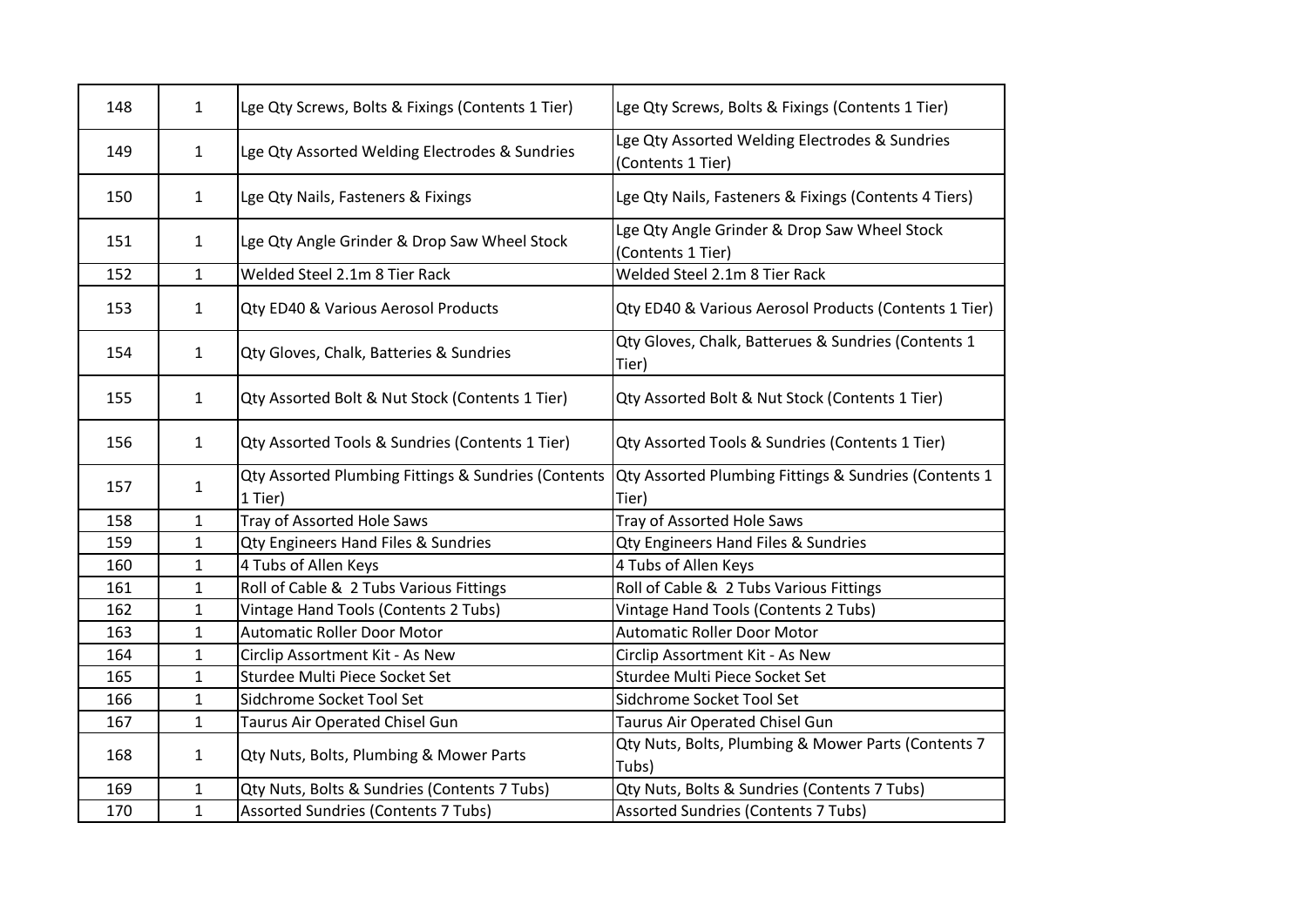| 171 | $\mathbf{1}$ | Cast Steel Camping Skillets, Tool Box & Rags          | Cast Steel Camping Skillets, Tool Box & Rags                                                           |
|-----|--------------|-------------------------------------------------------|--------------------------------------------------------------------------------------------------------|
| 172 | $\mathbf{1}$ | Water Filter Pump & Fittings (Condition Unknown)      | Water Filter Pump & Fittings (Condition Unknown)                                                       |
| 173 | $\mathbf{1}$ | Condor-40H Remote Control Model Air Craft             | Condor-40H Remote Control Model Air Craft with<br>Remote Control & Fittings - Still Under Construction |
| 174 | $\mathbf{1}$ | Qty of Sundry Items (Contents of 3 Drawers)           | Qty of Sundry Items (Contents of 3 Drawers)                                                            |
| 175 | $\mathbf{1}$ | Qty of Philips Head & Standard Screw Drivers          | Qty of Philips Head & Standard Screw Drivers                                                           |
| 176 | $\mathbf{1}$ | Enormous Range of Tools (Contents of Shadow<br>Board) | Enormous Range of Tools (Contents of Shadow Board)                                                     |
| 177 | $\mathbf{1}$ | 2 Pop Rivet Guns                                      | 2 Pop Rivet Guns                                                                                       |
| 178 | $\mathbf{1}$ | 3 Adjustable Wrenches                                 | 3 Adjustable Wrenches                                                                                  |
| 179 | $\mathbf{1}$ | 2 Large Multi Grips                                   | 2 Large Multi Grips                                                                                    |
| 180 | $\mathbf{1}$ | 3 Vice Grips                                          | 3 Vice Grips                                                                                           |
| 181 | $\mathbf{1}$ | 4 Engineers Specialised Pliers                        | 4 Engineers Specialised Pliers                                                                         |
| 182 | $\mathbf{1}$ | 2 Sheetmetal Side Cutters                             | 2 Sheetmetal Side Cutters                                                                              |
| 183 | $\mathbf{1}$ | 2 Large Pipe Wrenches                                 | 2 Large Pipe Wrenches                                                                                  |
| 184 | $\mathbf{1}$ | 3 Standard Pliers                                     | <b>3 Standard Pliers</b>                                                                               |
| 185 | $\mathbf{1}$ | 2 Tubs& 1 Pack of Allen Keys                          | 2 Tubs& 1 Pack of Allen Keys                                                                           |
| 186 | $\mathbf{1}$ | Large Qty Hardwood & Softwood Timber                  | Large Qty Hardwood & Softwood Timber                                                                   |
| 187 | $\mathbf{1}$ | <b>Hydraulic Garage Jack</b>                          | <b>Hydraulic Garage Jack</b>                                                                           |
| 188 | $\mathbf{1}$ | <b>Qty Engineers Lathe Cutting Carbide Tips</b>       | Qty Engineers Lathe Cutting Carbide Tips & 2 Small<br><b>Parts Cabinets</b>                            |
| 189 | $\mathbf{1}$ | 2 Sets Drill Bits                                     | 2 Sets Drill Bits                                                                                      |
| 190 | $\mathbf{1}$ | 6 New & Used Assortment Kits                          | 6 New & Used Assortment Kits                                                                           |
| 191 | $\mathbf{1}$ | Engineers Angle Plate & 2 Tubs Steel Shorts           | Engineers Angle Plate & 2 Tubs Steel Shorts                                                            |
| 192 | $\mathbf{1}$ | Force CV Multi Piece Socket Set                       | Force CV Multi Piece Socket Set                                                                        |
| 193 | $\mathbf{1}$ | 2 Tubs Assorted Tools                                 | 2 Tubs Assorted Tools                                                                                  |
| 194 | $\mathbf{1}$ | 2 TTD 4 Sided Diamond Sharpening Blocks               | 2 TTD 4 Sided Diamond Sharpening Blocks                                                                |
| 195 | $\mathbf{1}$ | Frost 19 Piece Drill Set                              | Frost 19 Piece Drill Set                                                                               |
| 196 | $\mathbf{1}$ | 2 Torches & Protective Glasses                        | 2 Torches & Protective Glasses                                                                         |
| 197 | $\mathbf{1}$ | Flaring Tool Kit & Accessories                        | Flaring Tool Kit & Accessories                                                                         |
| 198 | $\mathbf{1}$ | Kinchrome Large Torsion Wrench & Case                 | Kinchrome Large Torsion Wrench & Case                                                                  |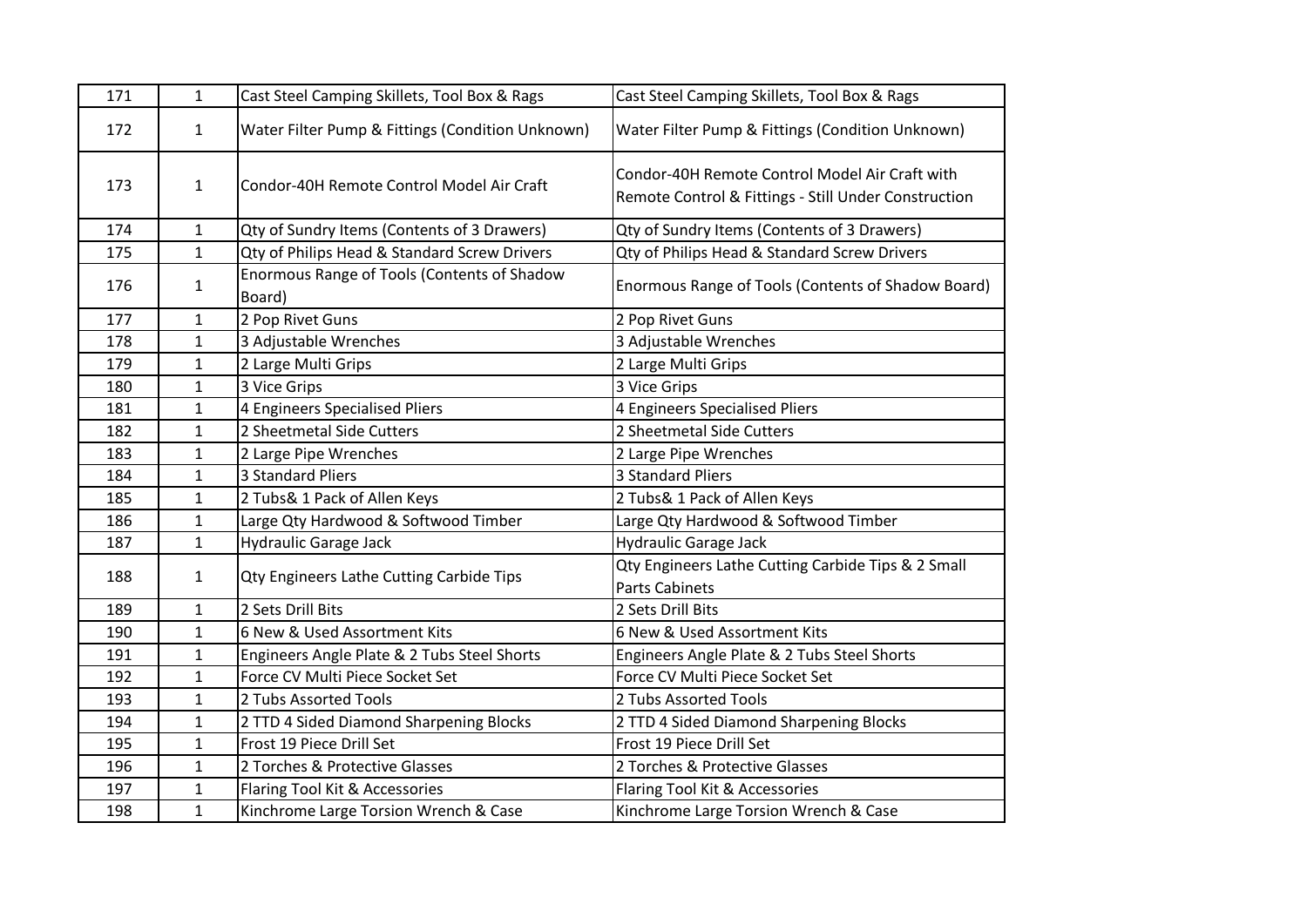| 199 | $\mathbf{1}$ | Engineers Adjustable Cross Slide Mounting Fixture | Engineers Adjustable Cross Slide Mounting Fixture & |
|-----|--------------|---------------------------------------------------|-----------------------------------------------------|
|     |              |                                                   | <b>Test Gauge</b>                                   |
| 200 | $\mathbf{1}$ | Engineers Hole Saw Set & Case                     | Engineers Hole Saw Set & Case                       |
| 201 | $\mathbf{1}$ | Engineers Sharpening Stone & Case                 | Engineers Sharpening Stone & Case                   |
| 202 | $\mathbf{1}$ | Various 240 Volt Extension Leads                  | Various 240 Volt Extension Leads                    |
| 203 | $\mathbf{1}$ | CM % Ton Ratchet Chain Block                      | CM % Ton Ratchet Chain Block                        |
| 204 | $\mathbf{1}$ | Shop Vac Super Vacuum Cleaner & Fittings          | Shop Vac Super Vacuum Cleaner & Fittings            |
| 205 | $\mathbf{1}$ | Powder Coated Single Door Electrical Cabinet      | Powder Coated Single Door Electrical Cabinet        |
| 206 | $\mathbf{1}$ | 3 Oil Cans                                        | 3 Oil Cans                                          |
| 207 | $\mathbf{1}$ | Precision Engineers Scalpel Knife Set & Case      | Precision Engineers Scalpel Knife Set & Case        |
| 208 | $\mathbf{1}$ | <b>Woodworking Auger Bit Drill Set</b>            | Woodworking Auger Bit Drill Set                     |
| 209 | $\mathbf{1}$ | Digital Clock & Original Box                      | Digital Clock & Original Box                        |
| 210 | $\mathbf{1}$ | <b>Woodworking Auger Bit Drill</b>                | Woodworking Auger Bit Drill                         |
| 211 | $\mathbf{1}$ | SCA 4 Piece Air Chisel Set                        | SCA 4 Piece Air Chisel Set                          |
| 212 | $\mathbf{1}$ | 2 Stanley Fatmax Stud Finders                     | 2 Stanley Fatmax Stud Finders                       |
| 213 | $\mathbf{1}$ | Concertina Riveting Gun & Timber Case             | Concertina Riveting Gun & Timber Case               |
| 214 | $\mathbf{1}$ | <b>Screw Driver Set</b>                           | <b>Screw Driver Set</b>                             |
| 215 | $\mathbf{1}$ | Taurus Air Cut Off Saw & Box (As New)             | Taurus Air Cut Off Saw & Box (As New)               |
| 216 | $\mathbf{1}$ | Qty Sutton & Assorted Burrs                       | Qty Sutton & Assorted Burrs                         |
| 217 | $\mathbf{1}$ | 2 Part Sets Screwdrivers                          | 2 Part Sets Screwdrivers                            |
| 218 | $\mathbf{1}$ | 6 New Bordo Sc 2 Burrs                            | 6 New Bordo Sc 2 Burrs                              |
| 219 | $\mathbf{1}$ | Multi Piece Tapping & Thread Cutting Set & Case   | Multi Piece Tapping & Thread Cutting Set & Case     |
| 220 | $\mathbf{1}$ | Concertina Riveting Gun                           | <b>Concertina Riveting Gun</b>                      |
| 221 | $\mathbf{1}$ | Multi Piece 1.5mm-10mm Drill Bit Set              | Multi Piece 1.5mm-10mm Drill Bit Set                |
| 222 | $\mathbf{1}$ | Multi Piece 1.5mm-10mm Drill Bit Set              | Multi Piece 1.5mm-10mm Drill Bit Set                |
| 223 | $\mathbf{1}$ |                                                   | $\mathbf 0$                                         |
| 224 | $\mathbf{1}$ | Engineers Hand Operated Driver Tool & Case        | Engineers Hand Operated Driver Tool & Case          |
| 225 | $\mathbf{1}$ | Force Engineers Hand Operated Driver Tool & Case  | Force Engineers Hand Operated Driver Tool & Case    |
| 226 | $\mathbf{1}$ | Multi Piece Masonary Drill Bit & Case             | Multi Piece Masonary Drill Bit & Case               |
| 227 | $\mathbf{1}$ | 3 Piece Stepped Cone Drill Set                    | 3 Piece Stepped Cone Drill Set                      |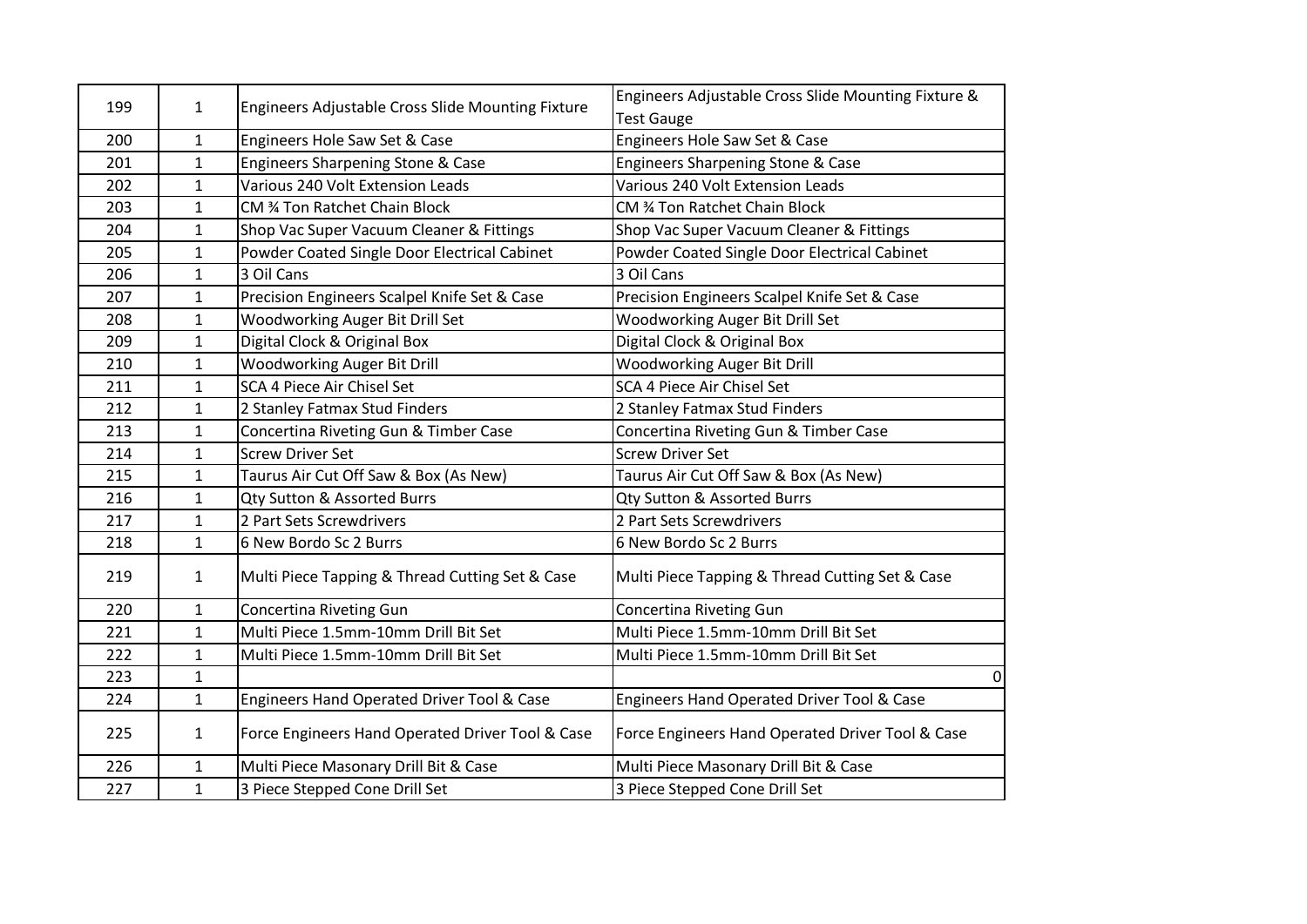| 228 | $\mathbf 1$  | Engineers Multi Head Hole Punch Kit                | Engineers Multi Head Hole Punch Kit, Interchangeable                                       |
|-----|--------------|----------------------------------------------------|--------------------------------------------------------------------------------------------|
| 229 | $\mathbf{1}$ | Engineers Multi Head Hole Punch Kit                | Engineers Multi Head Hole Punch Kit, Interchangeable                                       |
| 230 | 1            | Wall Clock & Assorted Trade Tools                  | Wall Clock & Assorted Trade Tools                                                          |
| 231 | $\mathbf{1}$ | Force Impact Socket Set & Case                     | Force Impact Socket Set & Case                                                             |
| 232 | $\mathbf{1}$ | Force Long Throat Impact Socket Set & Case         | Force Long Throat Impact Socket Set & Case                                                 |
| 233 | $\mathbf{1}$ | <b>Electricians Terminal End Assortment Kit</b>    | <b>Electricians Terminal End Assortment Kit</b>                                            |
| 234 | $\mathbf{1}$ | Taurus 15m Air Hose & Dusting Gun (As New)         | Taurus 15m Air Hose & Dusting Gun (As New)                                                 |
| 235 | $\mathbf{1}$ | Maxpower Adjustable Pipe Wrench                    | Maxpower Adjustable Pipe Wrench                                                            |
| 236 | $\mathbf{1}$ | Toolpro 9 Piece Combination Spanner Set            | Toolpro 9 Piece Combination Spanner Set                                                    |
| 237 | 1            | Workzone 15m Air Hose & Fittings Set (As New)      | Workzone 15m Air Hose & Fittings Set (As New)                                              |
| 238 | $\mathbf{1}$ | Workzone 15m Air Hose & Fittings Set (As New)      | Workzone 15m Air Hose & Fittings Set (As New)                                              |
| 239 | 1            | Workzone Flexible Air Hose & Fittings Set (As New) | Workzone Flexible Air Hose & Fittings Set (As New)                                         |
| 240 | 1            | <b>Engineers Drill Bit Set</b>                     | <b>Engineers Drill Bit Set</b>                                                             |
| 241 | $\mathbf{1}$ | Open End Ring Spanner Set & Pouch                  | Open End Ring Spanner Set & Pouch                                                          |
| 242 | $\mathbf{1}$ | 2 Triang P5 & Radar Transformers                   | 2 Triang P5 & Radar Transformers                                                           |
| 243 | $\mathbf{1}$ | Open End Ring Spanner Set - Incomplete             | Open End Ring Spanner Set - Incomplete                                                     |
| 244 | 1            | Workzone Flexible Air Hose & Fittings Set (As New) | Workzone Flexible Air Hose & Fittings Set (As New)                                         |
| 245 | 1            | <b>Gates Timing Component Kit</b>                  | <b>Gates Timing Component Kit</b>                                                          |
| 246 | $\mathbf{1}$ | Makita 2414 35mm Metal Docking Saw, 240v           | Makita 2414 35mm Metal Docking Saw, 240v                                                   |
| 247 | $\mathbf{1}$ | Ryobi EPS2213K Orbital Sander, 240v                | Ryobi EPS2213K Orbital Sander, 240v                                                        |
| 248 | $\mathbf{1}$ | 3 Engineers Adjustable G Clamps                    | 3 Engineers Adjustable G Clamps                                                            |
| 249 | $\mathbf{1}$ | JBS Pneumatic Deburrer/Die Grinder                 | JBS Pneumatic Deburrer/Die Grinder                                                         |
| 250 | $\mathbf{1}$ | Renegade RIJH65 Electric Rock Breaker              | Renegade RIJH65 Electric Rock Breaker, Bit, Accessories<br>& Case, 240v (As New) RRP \$349 |
| 251 | 1            | Mechanics Pressure Test Kit & Case                 | Mechanics Pressure Test Kit & Case                                                         |
| 252 | $\mathbf{1}$ | New Lane Entrance Lock Set                         | New Lane Entrance Lock Set                                                                 |
| 253 | $\mathbf{1}$ | HSS Engineers Drill Bit Set                        | HSS Engineers Drill Bit Set                                                                |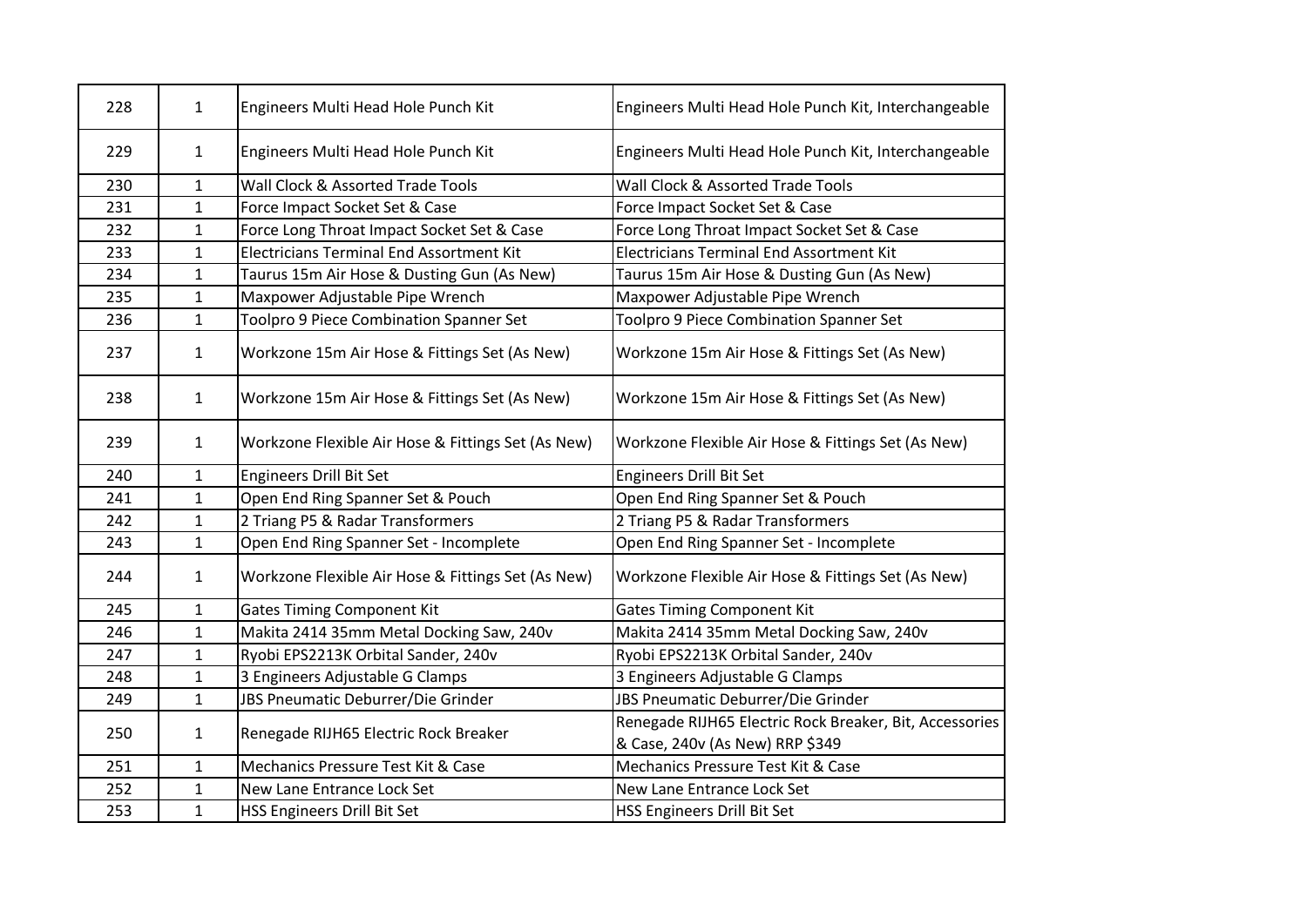| 254 | $\mathbf{1}$ | <b>Multi Function Laser Leveller</b>              | <b>Multi Function Laser Leveller</b>                          |
|-----|--------------|---------------------------------------------------|---------------------------------------------------------------|
| 255 | $\mathbf{1}$ | Workzone ¼" Air Die Grinder                       | Workzone ¼" Air Die Grinder                                   |
| 256 | $\mathbf{1}$ | Groz Suction Gun Kit - 500ml                      | Groz Suction Gun Kit - 500ml                                  |
| 257 | $\mathbf{1}$ | Jackson Gravity Feed Spray Gun Kit                | Jackson Gravity Feed Spray Gun Kit                            |
| 258 | $\mathbf{1}$ | Workzone ¼" Air Die Grinder                       | Workzone ¼" Air Die Grinder                                   |
| 259 | $\mathbf{1}$ | Workzone ¼" Air Die Grinder - Angle Grinder       | Workzone ¼" Air Die Grinder - Angle Grinder                   |
| 260 | $\mathbf{1}$ | 2 x 600mm Tyre Levellers                          | 2 x 600mm Tyre Levellers                                      |
| 261 | $\mathbf{1}$ | Topcon At-F7 Auto Leveller & Tripod               | Topcon At-F7 Auto Leveller & Tripod                           |
| 262 | $\mathbf{1}$ | Pair of Triumph Speedmaster Exhaust Pipes         | Pair of Triumph Speedmaster Exhaust Pipes                     |
| 263 | $\mathbf{1}$ | 9 Engineers Quick Release & Standard G Clamps     | 9 Engineers Quick Release & Standard G Clamps                 |
| 264 | $\mathbf{1}$ | 2 Timber Workshop Stools                          | 2 Timber Workshop Stools                                      |
| 265 | $\mathbf 1$  | Lge Qty Paint Brushes, Painting Trays & Equipment | Lge Qty Paint Brushes, Painting Trays & Equipment             |
| 266 | $\mathbf{1}$ | Custom Built Desgreasing Bath & Sundries          | Custom Built Desgreasing Bath & Sundries                      |
| 267 | $\mathbf{1}$ | Original Dawn Engineers Vice                      | <b>Original Dawn Engineers Vice</b>                           |
| 268 | $\mathbf{1}$ | LED Vehicle Light Bar                             | LED Vehicle Light Bar                                         |
| 269 | $\mathbf{1}$ | 3 Crates Turnbuckles, Chain & Bolts               | 3 Crates Turnbuckles, Chain & Bolts                           |
| 270 | $\mathbf{1}$ | Set Wilson Golf Clubs, 3 Drivers & Bag            | Set Wilson Golf Clubs, 3 Drivers & Bag                        |
| 271 | $\mathbf{1}$ | Set Toski Golf Clubs, 3 Drivers & Bag             | Set Toski Golf Clubs, 3 Drivers & Bag                         |
| 272 | $\mathbf{1}$ | 4 Ratchet & Pin Axle Stands                       | 4 Ratchet & Pin Axle Stands                                   |
| 273 | $\mathbf{1}$ | Qty Automotive Sprays & Sundry Hardware           | Qty Automotive Sprays & Sundry Hardware (Contents 4<br>Tiers) |
| 274 | $\mathbf{1}$ | Qty Automotive Oils & Sundry Hardware             | Qty Automotive Oils & Sundry Hardware (Contents 5<br>Tiers)   |
| 275 | $\mathbf{1}$ | 5 Assorted Electric Motors                        | 5 Assorted Electric Motors                                    |
| 276 | $\mathbf{1}$ | 6 Steel & Plastic Jerry Cans                      | 6 Steel & Plastic Jerry Cans                                  |
| 277 | $\mathbf{1}$ | 5 Assorted Grease Guns                            | 5 Assorted Grease Guns                                        |
| 278 | $\mathbf{1}$ | Qty Concreters Trowels & Tools                    | Qty Concreters Trowels & Tools                                |
| 279 | $\mathbf{1}$ | Caulking Material, Tools & Hardware               | Caulking Material, Tools & Hardware (Contents 3 Tiers)        |
| 280 | $\mathbf{1}$ | 2 Vintage & Assorted Petrol Motors (As Is)        | 2 Vintage & Assorted Petrol Motors (As Is)                    |
| 281 | $\mathbf{1}$ | Metal Plates, I-Beam & Saw Blade                  | Metal Plates, I-Beam & Saw Blade                              |
|     |              |                                                   |                                                               |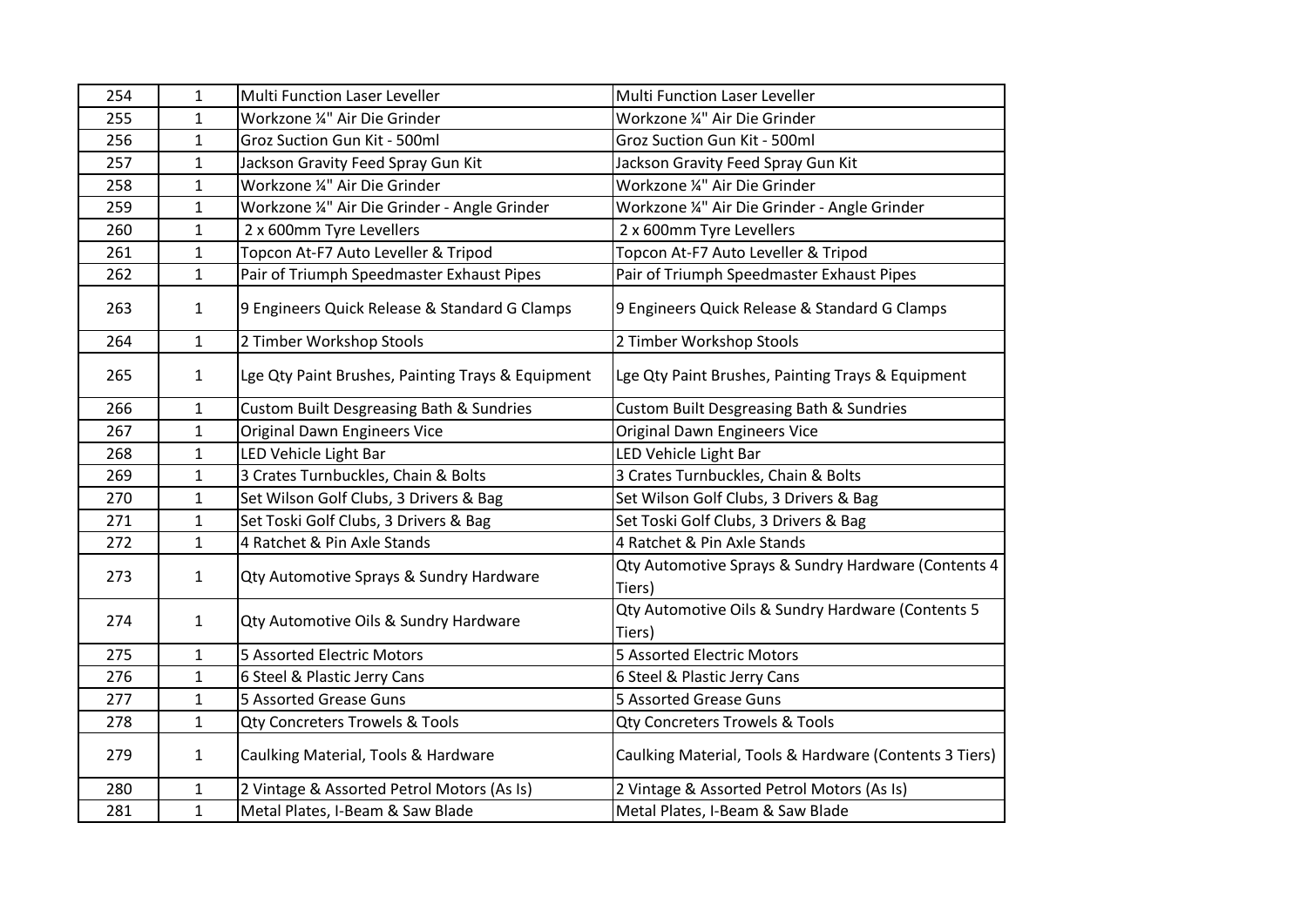| 282 | $\mathbf{1}$ | Toll Box, Pallet & Tools                               | Toll Box, Pallet & Tools                                                                                                                           |
|-----|--------------|--------------------------------------------------------|----------------------------------------------------------------------------------------------------------------------------------------------------|
| 283 | $\mathbf{1}$ | Large Qty Spray Paints & Tin Paint                     | Large Qty Spray Paints & Tin Paint (Contents of Rack)                                                                                              |
| 284 | $\mathbf{1}$ | <b>Qty Vintage Spanners (Contents of Timber Crate)</b> | <b>Qty Vintage Spanners (Contents of Timber Crate)</b>                                                                                             |
| 285 | $\mathbf{1}$ | <b>British Seagull Vintage Outboard Motor</b>          | British Seagull Vintage Outboard Motor "The Best<br>Outboard Motor for the World" Service Manual, Test<br><b>Bucket, Trolley &amp; Accessories</b> |
| 286 | $\mathbf{1}$ | Aluminium Extension Ladder                             | Aluminium Extension Ladder                                                                                                                         |
| 287 | $\mathbf{1}$ | Set of Vehicle Ramps & 4 Bike Tow Bar Rack             | Set of Vehicle Ramps & 4 Bike Tow Bar Rack                                                                                                         |
| 288 | $\mathbf{1}$ | <b>Qty Timber Offcuts</b>                              | <b>Qty Timber Offcuts</b>                                                                                                                          |
| 289 | $\mathbf{1}$ | 2 Carpenters Router Bit Sets                           | 2 Carpenters Router Bit Sets                                                                                                                       |
| 290 | $\mathbf{1}$ | 2 Workzone Router Bit Sets                             | 2 Workzone Router Bit Sets                                                                                                                         |
| 291 | $\mathbf{1}$ | 3 Carpenters Sash Clamps                               | 3 Carpenters Sash Clamps                                                                                                                           |
| 292 | $\mathbf{1}$ | Automatic Roller Door Motor, 240v                      | Automatic Roller Door Motor, 240v                                                                                                                  |
| 293 | $\mathbf{1}$ | <b>Steel Utility Stand</b>                             | <b>Steel Utility Stand</b>                                                                                                                         |
| 294 | $\mathbf{1}$ | Portable Table Saw Jig                                 | Portable Table Saw Jig                                                                                                                             |
| 295 | $\mathbf{1}$ | <b>Carpenters Angle Vice</b>                           | <b>Carpenters Angle Vice</b>                                                                                                                       |
| 296 | $\mathbf{1}$ | Carpenters Chisel Set & Case                           | Carpenters Chisel Set & Case                                                                                                                       |
| 297 | $\mathbf{1}$ | Pneumatic Operated Brad Gun & Case                     | Pneumatic Operated Brad Gun & Case                                                                                                                 |
| 298 | $\mathbf{1}$ | 16mm Professional Drill Chuck                          | 16mm Professional Drill Chuck                                                                                                                      |
| 299 | $\mathbf{1}$ | <b>Carpenters Spoke Shave</b>                          | <b>Carpenters Spoke Shave</b>                                                                                                                      |
| 300 | $\mathbf{1}$ | <b>Stanley Vintage Timber Plane</b>                    | <b>Stanley Vintage Timber Plane</b>                                                                                                                |
| 301 | $\mathbf{1}$ | 3 Tubs Sanding Media & Assorted Tools                  | 3 Tubs Sanding Media & Assorted Tools                                                                                                              |
| 302 | $\mathbf{1}$ | 2 Rolls Sanding Media & Used Battery                   | 2 Rolls Sanding Media & Used Battery                                                                                                               |
| 303 | $\mathbf{1}$ | Qty Nylon Rope                                         | <b>Qty Nylon Rope</b>                                                                                                                              |
| 304 | $\mathbf{1}$ | 2 Acrow Screw Props                                    | 2 Acrow Screw Props                                                                                                                                |
| 305 | $\mathbf{1}$ | 4 Builders Horses                                      | 4 Builders Horses                                                                                                                                  |
| 306 | $\mathbf{1}$ | 3 Feed Stands                                          | 3 Feed Stands                                                                                                                                      |
| 307 | $\mathbf{1}$ | Flowarc 160 Amp Portable Arc Welders                   | Flowarc 160 Amp Portable Arc Welders                                                                                                               |
| 308 | $\mathbf{1}$ | 4703 Vehicle Battery                                   | 4703 Vehicle Battery                                                                                                                               |
| 309 | $\mathbf{1}$ | 6 Wheel Steel Flatop Trolley                           | 6 Wheel Steel Flatop Trolley                                                                                                                       |
| 310 | $\mathbf{1}$ | Water Dispenser, Kettle & Sundries                     | Water Dispenser, Kettle & Sundries                                                                                                                 |